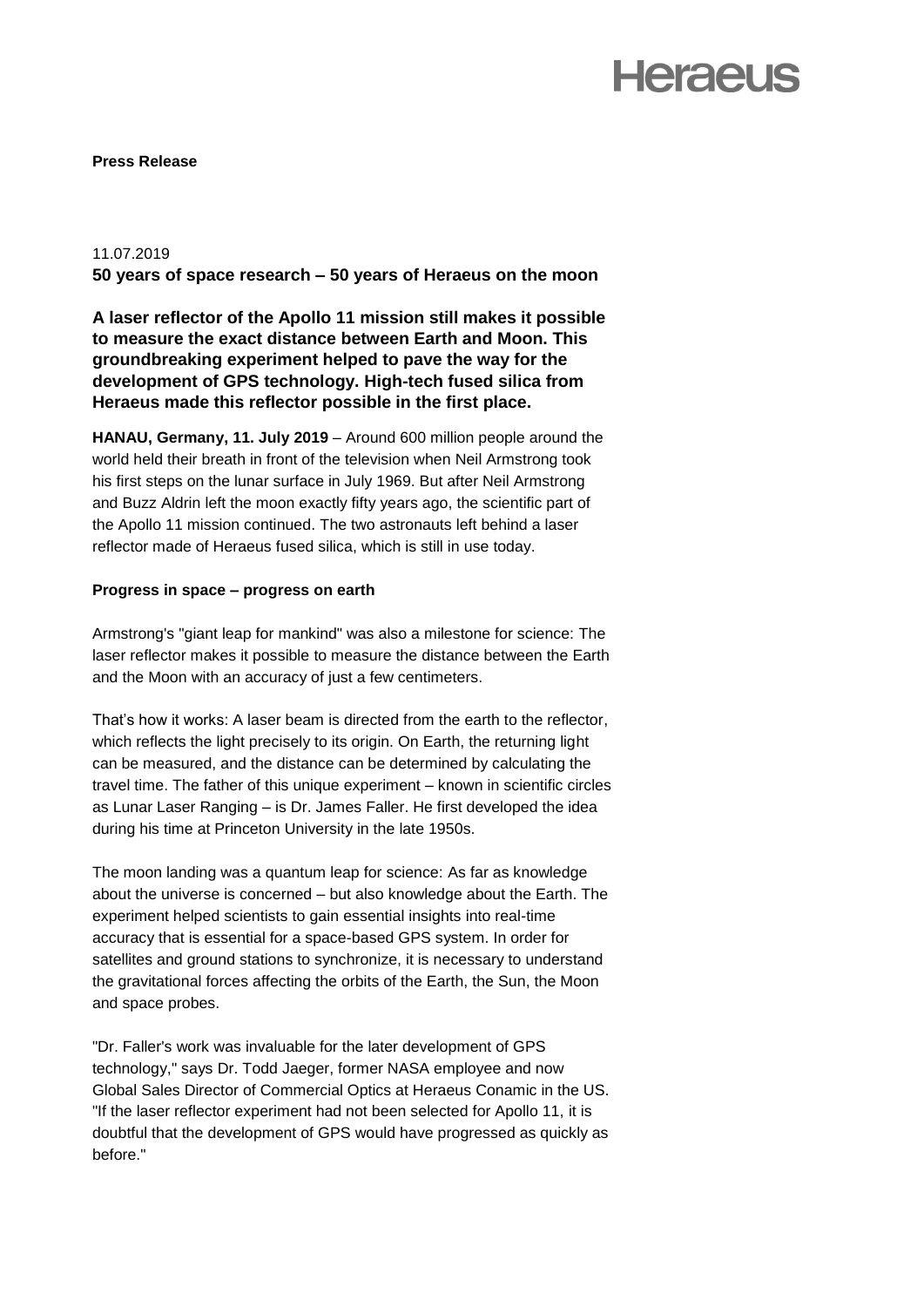# **Heraeus**

Seite 2

The added value of GPS technology for the economy is immeasurable. A recently published study commissioned by the U.S. National Institute of Standards and Technology (NIST)\* concludes that 1.4 trillion US dollars have been generated with the Global Positioning System (GPS) since its introduction in 1983 – more than 1000 billion US dollars of this since 2010 alone.

### **A piece of Germany in space**

The laser reflector consists of 100 fused silica triple prisms or corner prisms manufactured by Heraeus in Hanau. Originally, the reflector was developed according to NASA requirements in order to remain in operation for ten years. The outcome: On the 50<sup>th</sup> anniversary of the moon landing, it has far exceeded its expected life span.

One of the main reasons for the reflector's performance is the high-purity and extremely homogeneous fused silica from which Heraeus manufactured the 100 reflectors. High-purity fused silica is one of the few materials that can withstand cosmic rays and extreme temperatures.

No wonder NASA relied on fused silica from Hanau in 1969. The resistant high-tech material is still used today in numerous space projects. For example, in ESA's GAIA space probe, which is currently producing the largest three-dimensional map of our Milky Way.

"In 1962, US President John F. Kennedy based the lunar mission on the pursuit of knowledge and progress. For the last 50 years, the laser reflector has made this vision come true," says Heinz Fabian, Global Head of Heraeus Conamic. "We are proud to have been part of this historic mission."

**Information for media representatives about the moon landing and the role of the laser reflector (infographics, photos, videos, etc.) can be found at [www.herae.us/apollo-media](http://www.herae.us/apollo-media)**

**The Heraeus website on this topic is [www.apollo-11.com](http://www.apollo-11.com/)**

**The GPS study commissioned by NIST can be found at [https://www.rti.org/news/new-report-reveals-economic-benefits](https://www.rti.org/news/new-report-reveals-economic-benefits-private-sector-use-gps)[private-sector-use-gps](https://www.rti.org/news/new-report-reveals-economic-benefits-private-sector-use-gps)**